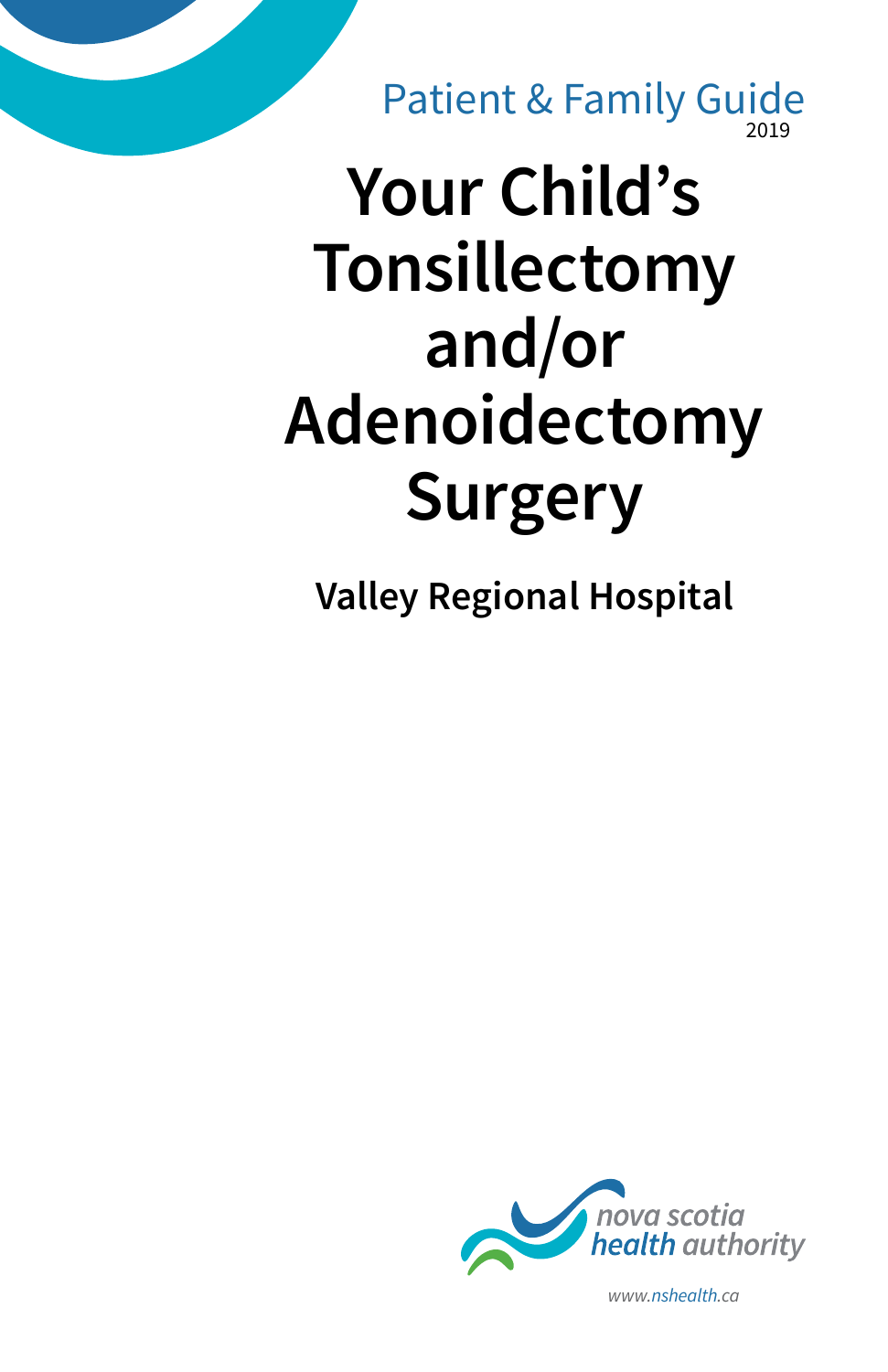## **Your Child's Tonsillectomy and/or Adenoidectomy Surgery**

Your child needs **tonsillectomy** and/or **adenoidectomy** surgery.

#### **What is a tonsillectomy?**

- Tonsillectomy is surgery to remove **tonsils**. Tonsils are glands on each side of the throat. They trap germs that enter the throat. They also make antibodies to help fight infections.
- **Tonsillitis** is when your tonsils get infected and swollen. Symptoms include a sore throat, fever, pain when swallowing, and swollen glands.

#### **What is an adenoidectomy?**

- Adenoidectomy is surgery to remove the **adenoids**. Adenoids are glands at the back of the nose, where the nose blends into the mouth and throat. Adenoids trap harmful bacteria and viruses that are breathed in. They also make antibodies to help fight infections.
- **Adenoiditis** is when your adenoids get infected and swollen. Symptoms include snoring, trouble sleeping through the night, a sore throat, trouble swallowing, and/or ear problems. Your child may also have a very stuffy nose and only be able to breathe through their mouth.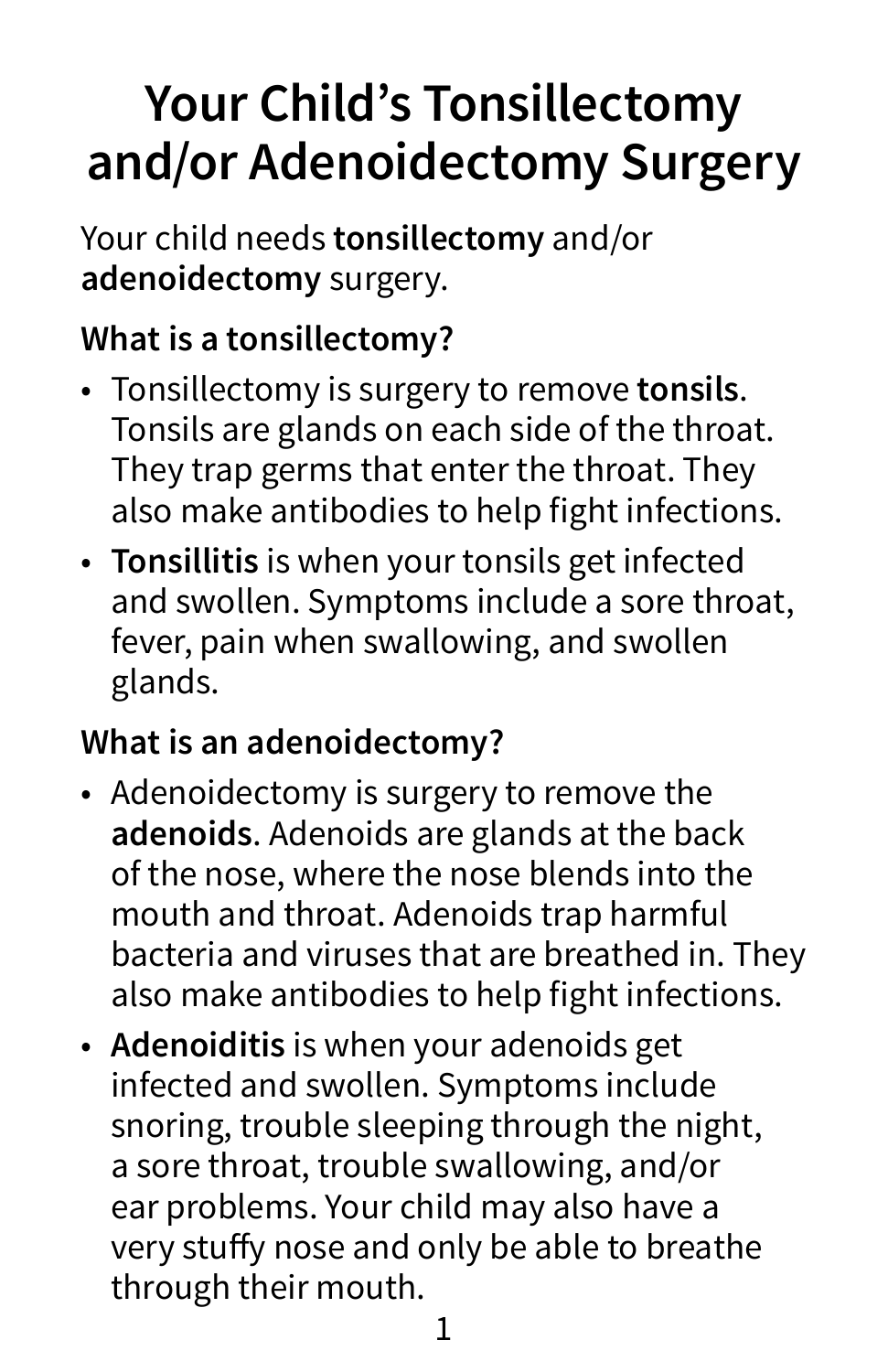

#### **How do we get ready for surgery?**

- Talk to your child well before the surgery. Answer their questions honestly and give simple explanations. A young child might like to practice using a doll or stuffed animal and a toy doctor's kit.
- Get ready for going home after the surgery by stocking up on easy-to-swallow favourites, such as juices, popsicles, ice cream, yogurt, or Jell-O®. Watch your child when they are eating popsicles, to make sure they don't hurt the back of their throat. Have other soft foods available, such as pasta, soup, oatmeal, and applesauce.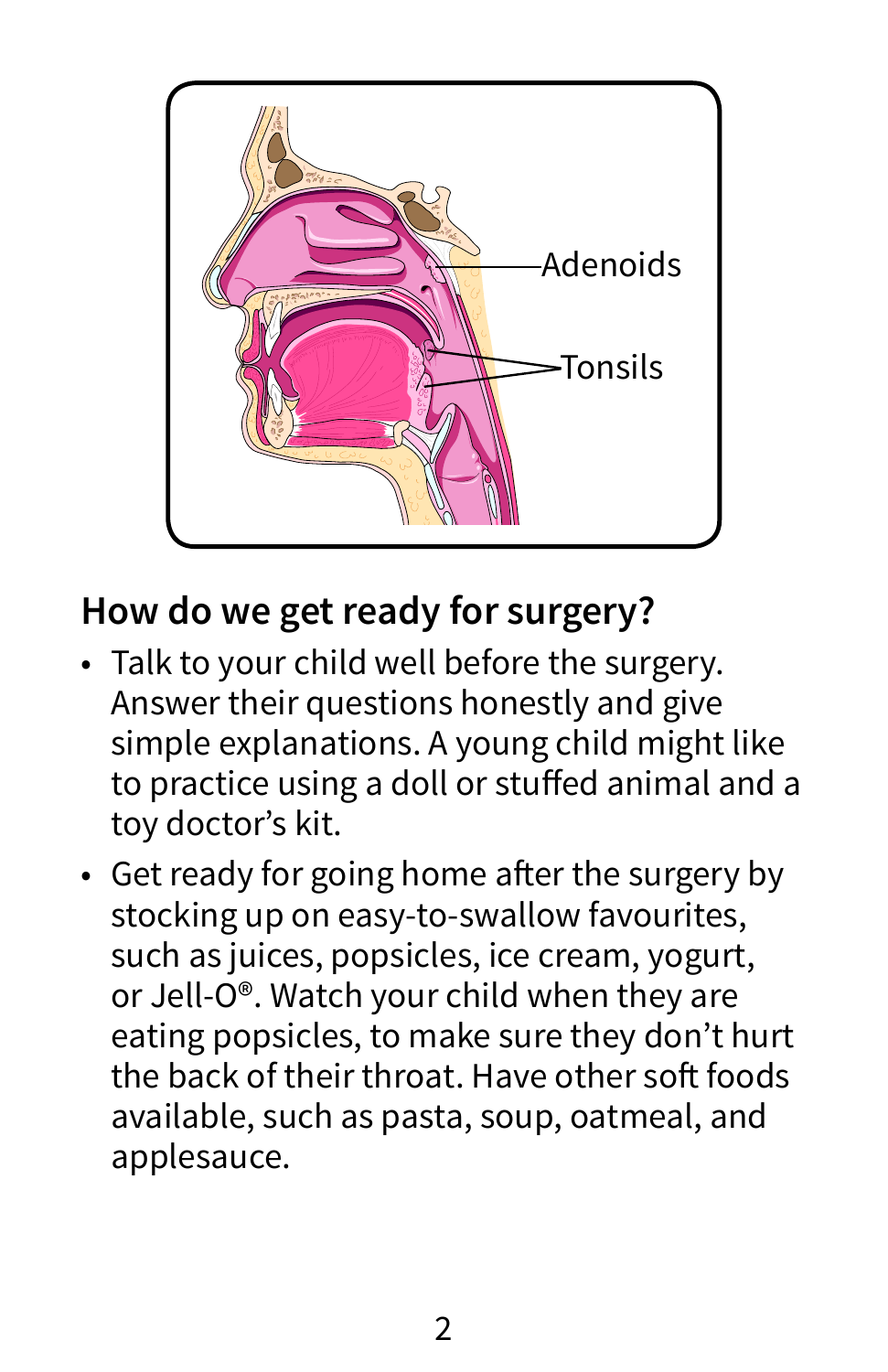• Bring your child's favourite items to the hospital, such as stuffed animals, blankets, a pillow, or other comfort items. To help pass the time, bring items that your child can play with quietly. Colouring books and crayons, books, puzzles, music and movies, a portable DVD player, hand-held video games, and other games will help to keep your child busy.

#### **The morning of surgery**

- On the morning of the surgery, bring your child to Valley Regional Hospital Central Registry in the main lobby. Next, you will go to the Maternal/Child Unit on the 3rd floor, where a nurse will get your child ready for surgery. When your child is ready, a porter will take you and your child to the OR (Operating Room). You can then return to the Maternal/Child Unit to wait during your child's surgery.
- Your child will be given a **general anesthetic** (medication to put them to sleep for surgery). This will make your child sleep through the surgery and they will not feel any pain. While your child is asleep, the surgeon will remove their tonsils and/or adenoids through their mouth. Your child will not have stitches. The surgery usually takes 20-40 minutes.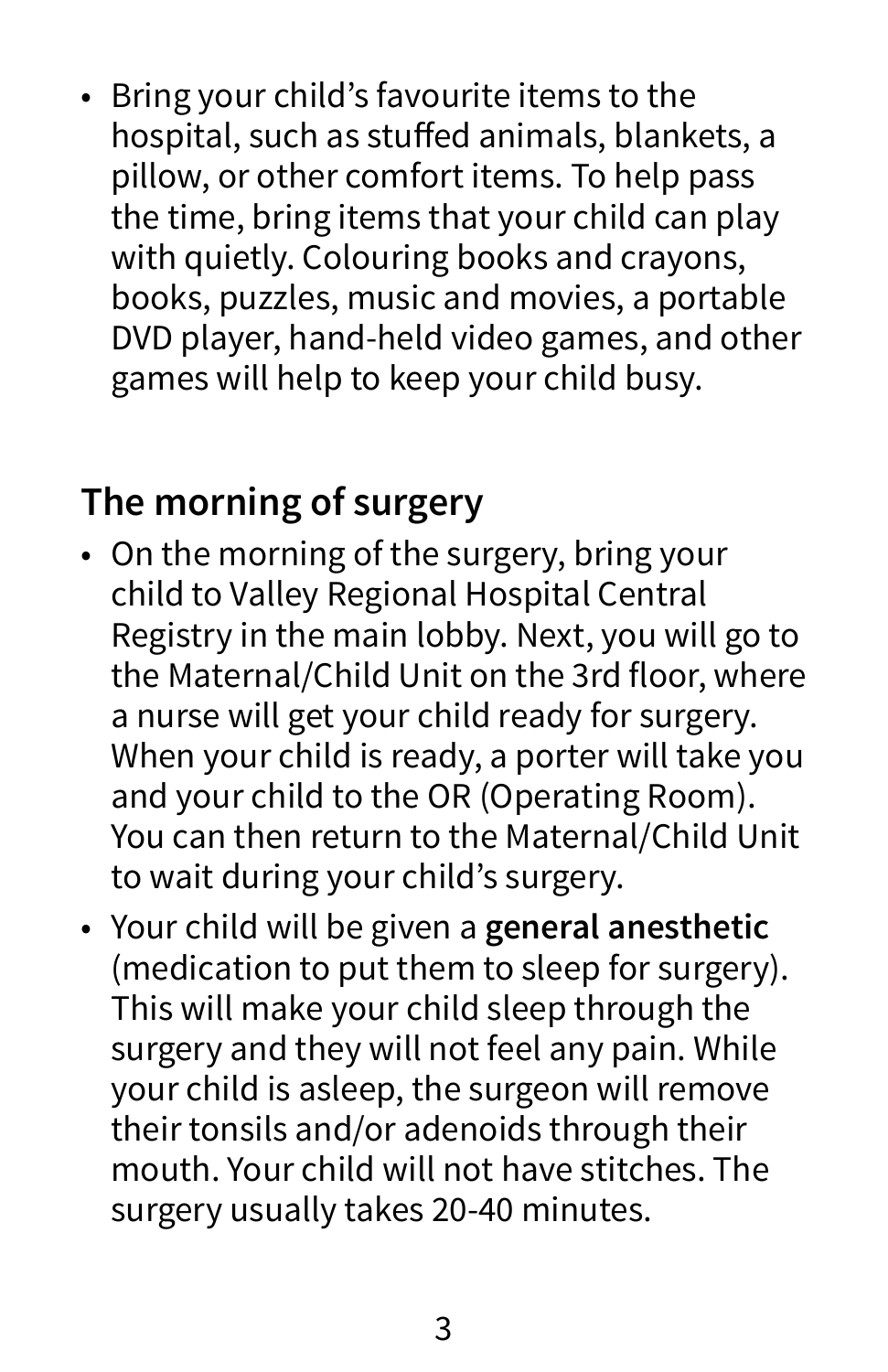• After the surgery, your child will go to the recovery room. This is where they will wake up from the anesthetic. They will stay in the recovery room for about one hour. We will then bring them to you on the Maternal & Child Unit. You should expect to stay at the hospital for at least 6 hours after the surgery.

#### **What can I expect after the surgery?**

- Most children will be sleepy for several hours after the surgery. They will become more awake as the anesthetic wears off. Most children are able to go home on the day of the surgery. Some children may need to stay in the hospital overnight for observation.
- When your child wakes up, they may have a sore throat or earache. We will give them pain medicine (usually liquid Tylenol®). Encourage your child to drink fluids, even if it hurts a bit at first. This will help them to feel better and recover faster.
- Hospital staff will check your child's temperature often. Your child will have an intravenous (IV) tube in their arm. It will be taken out when it is no longer needed. The nurses will watch your child for vomiting (throwing up) or bleeding. They will tell the doctor if there are any complications. Your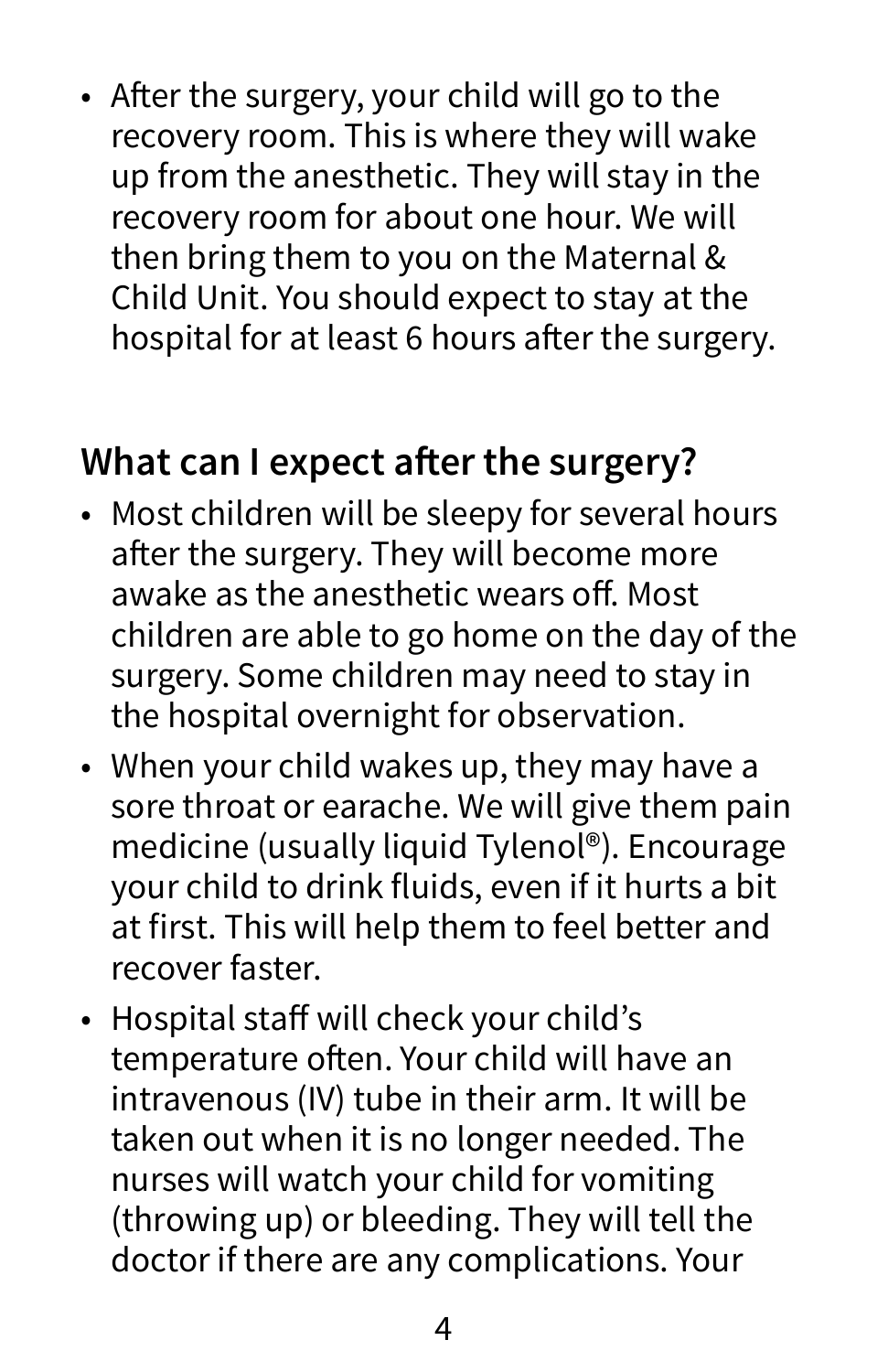child may vomit thick brownish-coloured liquid. This is normal. If your child keeps vomiting, the nurse will give them medicine through their IV to help settle their stomach.

### **Tonsillectomy only:**

- Rarely, patients have bleeding after a tonsillectomy. This usually happens within 2 weeks after surgery. If your child has bleeding, they may need to stay in the hospital longer.
- Because swallowing feels painful after surgery, your child may not want to eat or drink as much as they should. If your child isn't getting the fluids they need, they may need to stay in the hospital longer.

#### **When can we leave the hospital?**

You can leave the hospital when your child:

- $\rightarrow$  is able to drink fluids without throwing up,
- $\rightarrow$  is getting good pain control from liquid medicine,
- › has no bleeding,
- $\rightarrow$  is fully alert,

And when you feel ready to care for your child at home.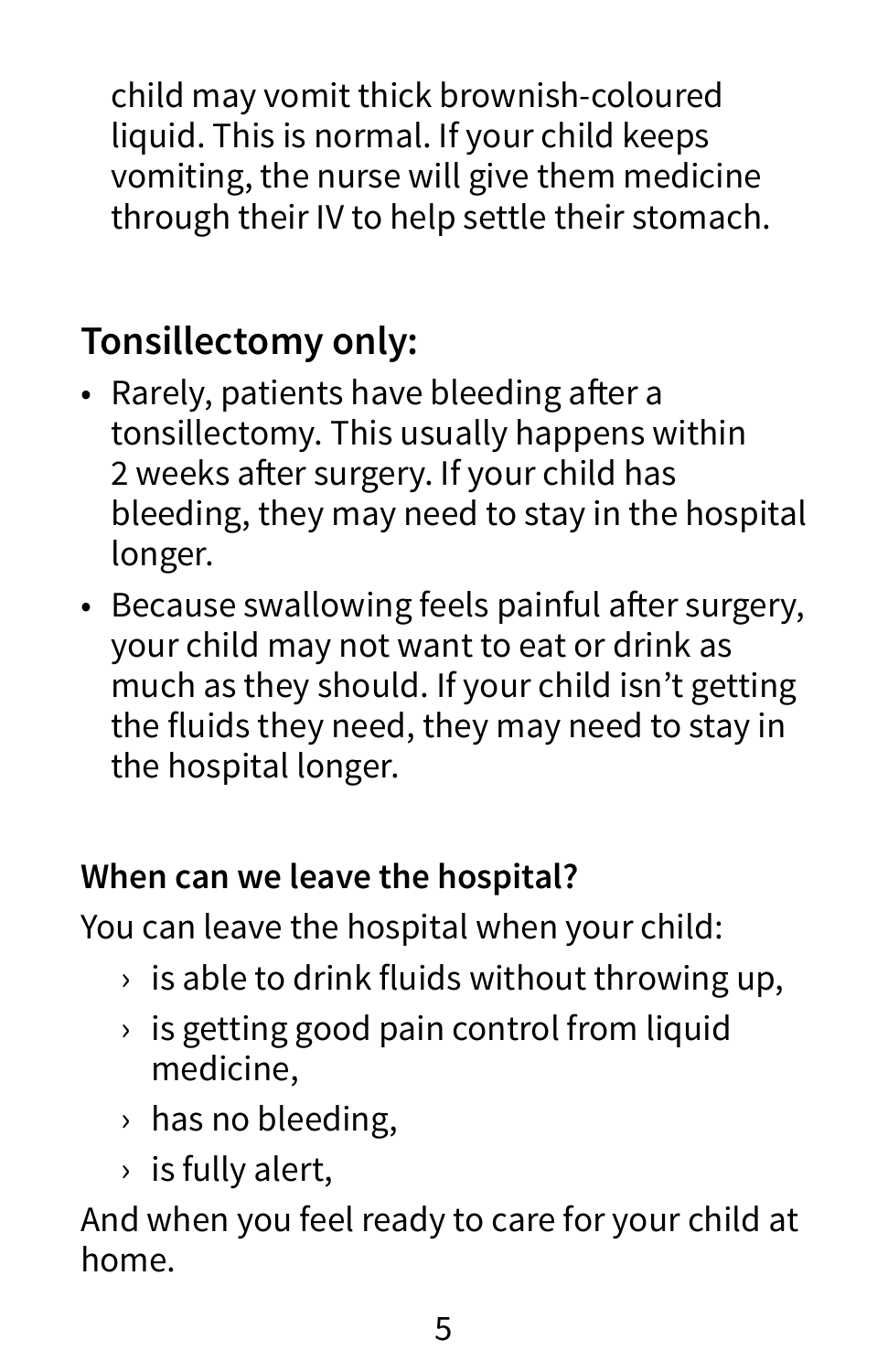#### **Before going home**

- Your nurse will tell you about your child's followup appointment and prescriptions, and how to care for your child at home. If your child had a tonsillectomy, we strongly suggest having 2 responsible adults in the car on the way home — one to tend to the child and one to drive.
- If you live more than an hour away from the hospital, you may need to make arrangements to stay closer to the hospital on the first night. Please talk about this with your surgeon.
- Your child will need to stay home from daycare or school for 1-2 weeks after surgery. Please talk about this with your doctor.
- **We highly recommend that your child be cared for in a smoke-free environment. Please do not smoke in your car or at home, and ask others not to smoke around your child. Breathing in smoke slows down healing.**
- For more info on how to care for your child at home, please make sure you have the pamphlet After Your Child's Tonsillectomy and/or Adenoidectomy Surgery: Valley Regional Hospital.